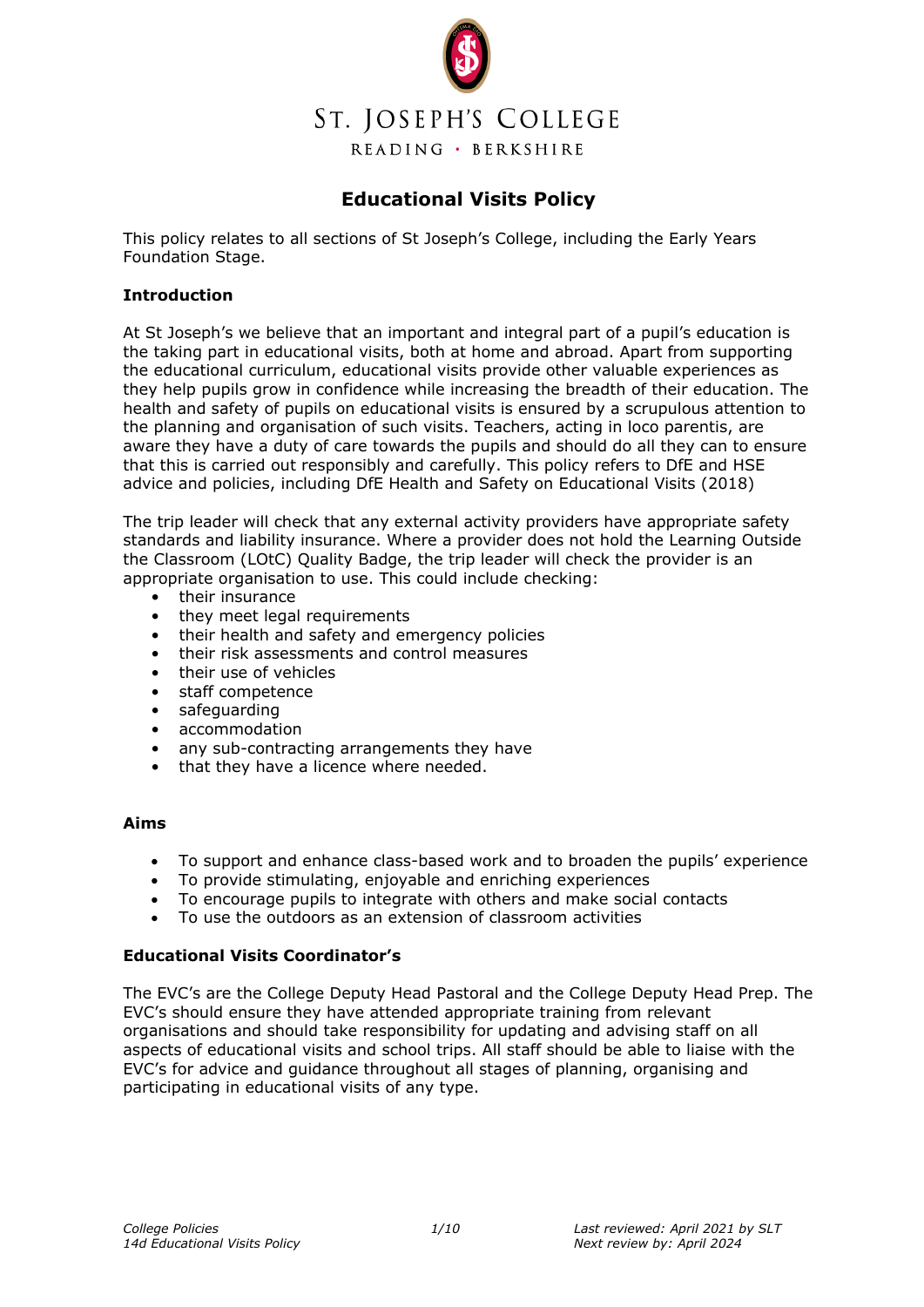

#### **Guidelines for all Educational Visits**

- Follow procedures in this policy for all educational visits and off-site activities
- Educational visits should have an educational purpose or should be linked to curriculum work and venues chosen should be appropriate for the age, ability and experience of the pupils concerned
- An annual consent form will be completed by parents, giving permission for their daughter/son to take part in all educational visits during the academic year
- Pupils should wear school uniform on all day educational trips as it aids identity and helps with discipline and organisation. However, exceptions may be made when the nature of the visit demands more appropriate clothing
- Any member of staff who is any doubt about the suitability of taking a particular pupil for any reason should consult the Head, College Deputy Head Prep/Pastoral
- Staff using their own car must complete the Driver's Declaration Form and ensure that insurance is suitable to transport pupils (this option would not include EYFS pupils)
- All transport should be requested via Evolve and booked by the Office
- Any cover arrangements should be requested via Evolve and approved by the College Deputy Head Academic/Prep
- A list of pupils involved in any educational visit should be emailed to staff and mailbox@sjcr.org.uk at least 48 hours in advance of the day
- Wherever possible staff should make a pre-visit check of facilities and arrangements to assist in effective planning
- An 'Event Specific Plan' includes a Risk Assessment and additional trip notes and is completed as part of the Evolve trip management process.
- A letter must be sent to parents via school post giving information, cost and advice about arrangements (template available in Evolve, under Resources, Forms and Templates)
- Staff should correctly calculate the cost of excursions including transport costs and charge the parents accordingly. On larger trips a staggered system of payment may be required
- Always make the estimated time of arrival back to school clear to parents and remind them they are responsible for meeting their daughter/son at the College if the time is different to the normal College finishing time
- Pupils medical or allergy information should be obtained via Evolve and the necessary arrangements made
- The Trip Leader is responsible for managing all pupil medication (collected from senior staff room/prep medical room)
- It is the responsibility of the Trip Leader to ensure lunch arrangements for pupils on educational visits are organised (packed lunches are provided by the College for Year 8 and below. These should be booked through Evolve)
- The Office will keep an accurate record in Evolve of pupils wishing to go on residential or day visits, costs will be added to the school bill. Should there be more names than places available; a waiting list should be drawn up so that fairness is shown in the allocation of any vacancies that may occur
- Mobile numbers, medical and allergy information, emergency contact details should be gathered for all staff attending the trip (a form can be downloaded from Evolve, Resources, Form and Templates)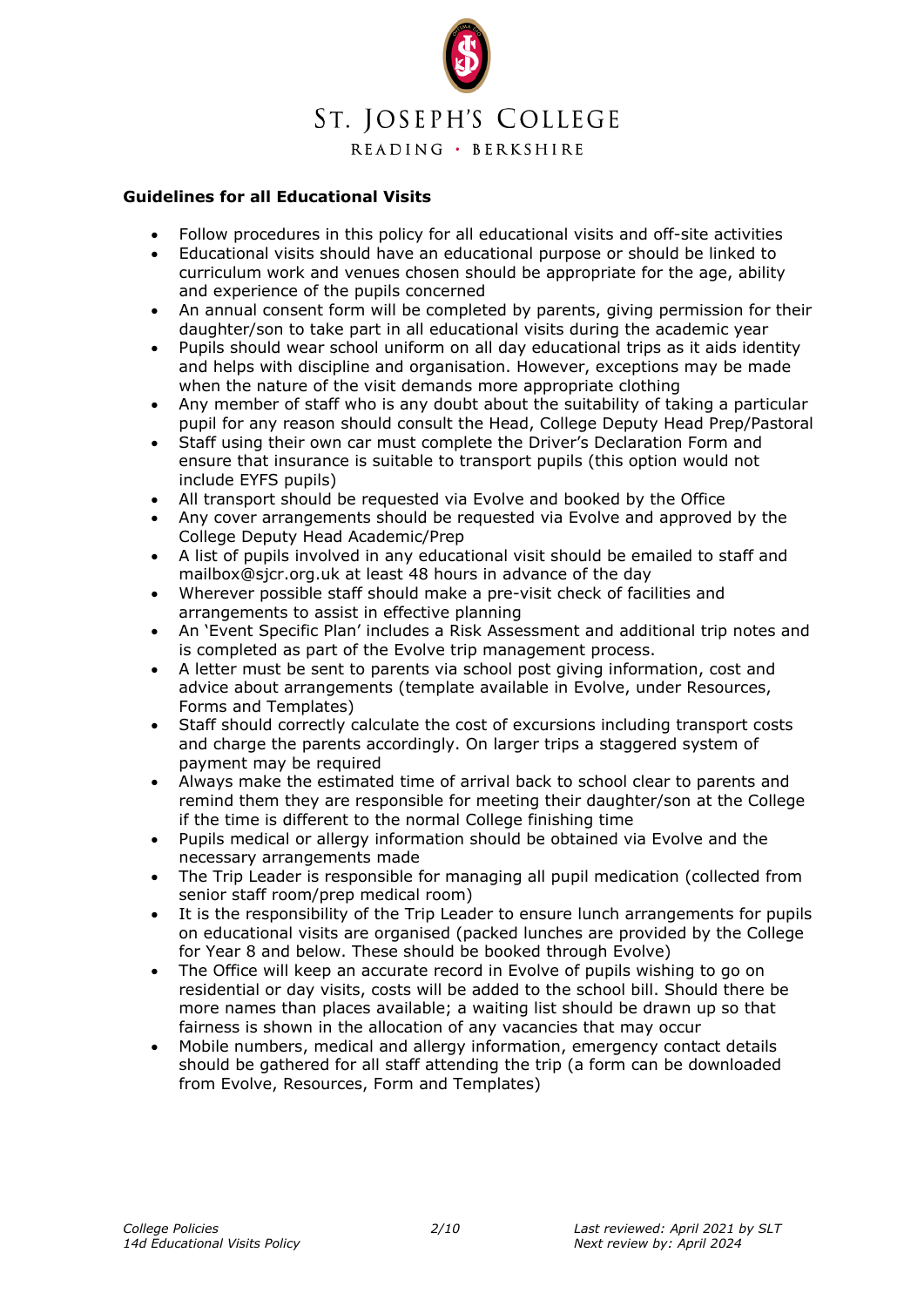# ST. JOSEPH'S COLLEGE

READING · BERKSHIRE

#### **Please note:**

- For day visits, full details should be completed via Evolve, 'An Event Specific Plan' will replace a generic Risk Assessment
- Venue/organisation Risk Assessments should be uploaded as additional documents
- A trip mobile and First Aid Kit will be allocated by the Office via Evolve and should be collected from reception on the day of the trip
- A register should be taken in Evolve prior to leaving the site
- A trip pack should be printed and left in reception
- For routine sports fixtures or other regular local activities, details of names of staff, contact details, ACCURATE and up to date list of pupils and return time should be left on the appropriate board in Main Reception/ Prep Office

#### **GDPR**

- Any documentation taken on a school trip containing personal information Medical Information, Event Specific Plan's, risk assessments and contact details) must remain secure at all times
- If overnight accommodation is involved then hard copy documentation must be secured, for example in a folder within their rucksack, or placed securely within a safe in the room. Documentation must not be left in view at any time within the accommodation when unattended
- Any lost or stolen documentation must be reported as a potential breach immediately
- All mobile phones containing data must be securely protected with a minimum of a PIN or fingerprint recognition and must be reported if lost or stolen immediately
- At the end of a school trip, all documentation should be shredded or disposed of in a confidential shredding bag by the group leader. A copy of the documentation is kept in a secure location on the school system should the need arise to revisit the documentation
- Any data stored in an electronic format must be encrypted

#### **General Comments on Educational Visits**

The nature of educational visits varies from the almost entirely recreational, such as skiing holidays, to the almost entirely educational, such as field work, connected with examination courses. The majority will contain a mixture of educational and recreational aspects but, whatever the nature of the trip; school disciplinary rules apply in full. It is on the basis of this condition that the insurance policies taken out by the school continue in force on such occasions, although there are obviously circumstances where specific risks arise for which parents may be asked to take out additional cover, e.g. musical instrument cover for Music tours with specialist companies.

The atmosphere on educational visits is inevitably less formal than exists at school and pupils are sometimes tempted to break rules and possibly the law. Obvious examples relate to the consumption of alcohol or leaving accommodation after permitted hours, whilst less obvious cases concern thoughtless or mischievous purchases of prohibited items. The school rules should be well known to pupils, and staff in charge of the trip should always stipulate quite clearly any additional regulations which may apply.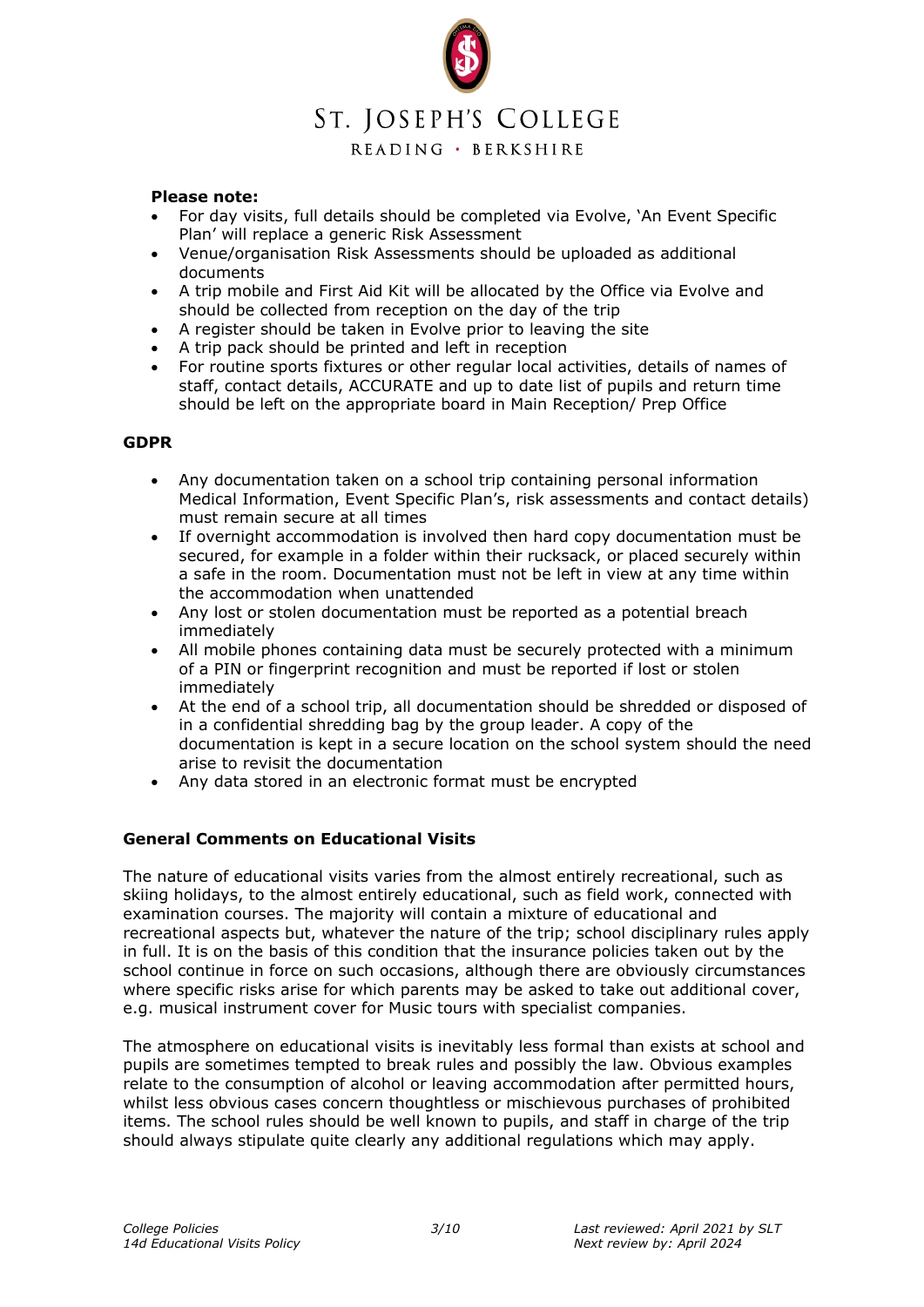# ST. JOSEPH'S COLLEGE

## READING · BERKSHIRE

- All such rules and regulations are laid down for the safety and welfare of the pupils and compliance is therefore essential
- Pupils in breach of rules or regulations will be disciplined and in severe cases this could result in them being sent home before the completion of the trip
- A record will certainly be kept of any pupils who either put themselves and their companions at risk or create difficulties for the staff responsible
- This record will be made available to the Head and teachers organising future trips and visits
- The pupils concerned may well find themselves excluded from participation on this basis

The above information may be used by any Party Leader wishing to include all or part of it in the documentation supplied to parents in connection with any trip or holiday.

### **Accounting for Money**

- A budget should be drawn up and the EVC kept informed
- All elements of expenditure should be listed and costed, e.g. transport, insurance, money for emergencies, additional staff costs etc.
- Payments for trips are invoiced as part of the school bill

### **First Aid/Medical**

- A suitably qualified First Aider should, if possible, attend all residential visits at home and abroad
- There should be a named person on each trip responsible for managing First Aid (even if not First Aid trained)
- EYFS trips and visits will always include a suitably qualified First Aider
- Pupils with particular medical needs are highlighted in Evolve
- Medical information is produced in Evolve and should be taken on all day and residential visits
- All staff taking school visits should be familiar with these names and their particular condition/requirements
- For residential trips additional medical and dietary information may be required
- A suitably stocked First Aid box is available from the Senior School Office and should be taken on the trip; this is the responsibility of the person appointed to be in charge of First Aid arrangements
- The kit will adhere to national recommendations plus any other first aid recommended by a centre when assessing risks and/or with particular regard to the nature of the trip itself
- All medicine/treatment given should be recorded; pupils should sign for the medication
- A notebook/Evolve should be used to record medicine or first aid administered on residential visits

#### **Seat Belts and Behaviour on Coaches**

- Group Leaders are to ensure that only coaches fitted with working seat belts should be used
- Pupils should be reminded to wear their seat belts at the start of each new journey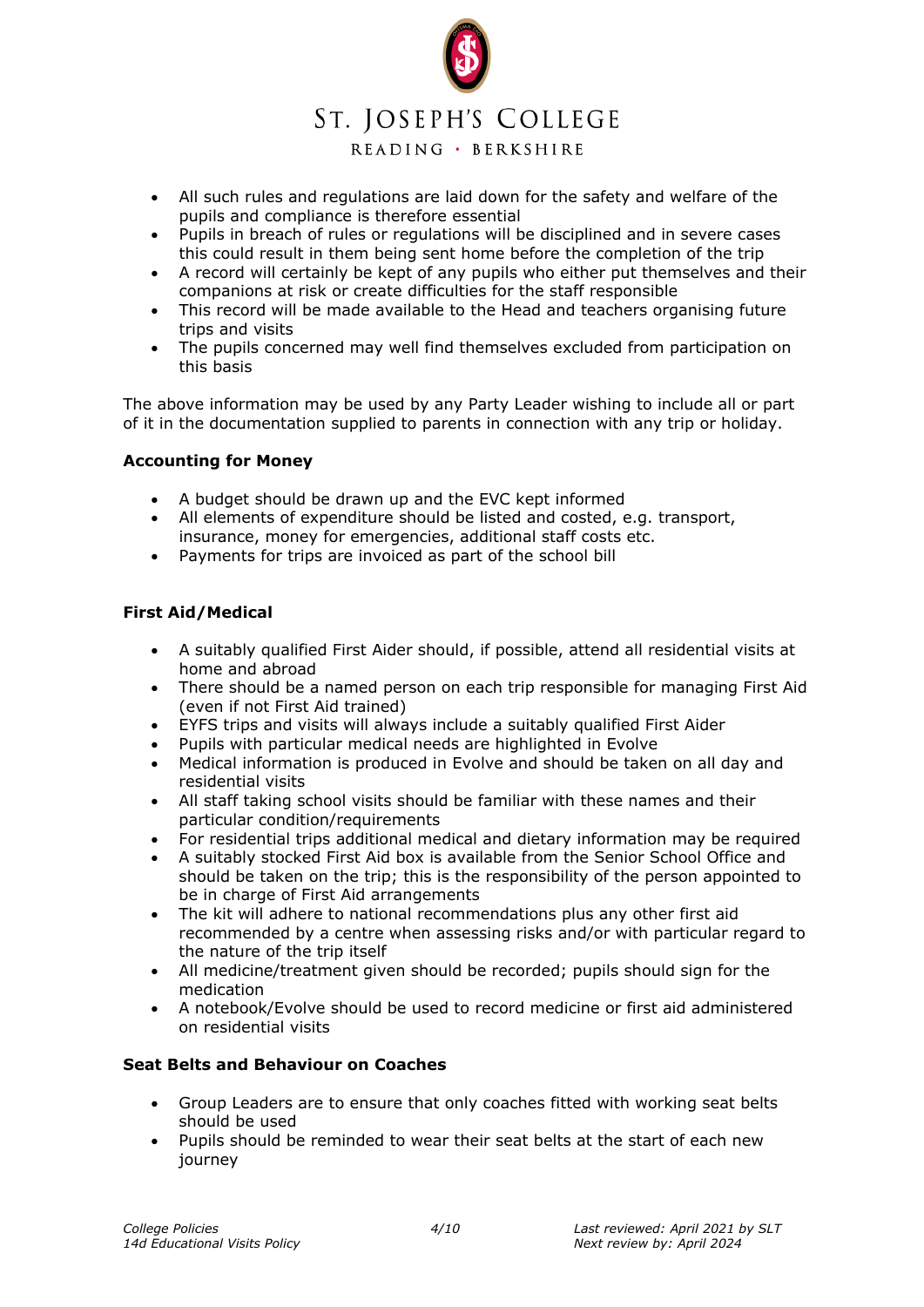## ST. JOSEPH'S COLLEGE

READING · BERKSHIRE

- Staff should also ensure that no potentially hazardous behaviour occurs on coaches such as standing in the aisles or taking off belts
- When using multiple vehicles, pupils and staff should always travel in the vehicle for which their name is listed, and not swap with other pupils or staff

### **Risk Assessment**

- Risk assessments are completed in an Events Specific Plan via Evolve
- Additional venue/activity specific risk assessments should be obtained from the organisation you are visiting and uploaded to Evolve
- The school has a duty of care to demonstrate that they are aware of any potential risks associated with a school visit/residential trip and that all reasonable precautions have been taken
- COVID-19 specific measures should be taken into account
- When organising a trip, it is desirable that the Party Leader visit the location beforehand, preferably at the same time of year as the planned visit
- Preparation should identify potential dangers and difficulties
- The Party Leader must be satisfied that the proposed visit poses no risk to pupils and staff
- •

### **Ongoing Risk Assessment**

- Circumstances change, events are cancelled, the weather changes, staff or student illness, transport problems etc
- Should circumstances change then an on-going risk assessment should be carried out
- Following discussion with staff and communicating relevant information to pupils, trip leaders should make a written note of additions or changes to the risk assessment
- Should there be a problem later on, an updated risk assessment is useful as it will state the appropriate control measures that were put in place
- Daily staff briefings must take place on residential trips at which risk should be discussed

#### **Emergency Procedures -** See Appendix 2 for a complete checklist

If an accident happens the key points are:

- Assess the situation
- Safeguard the un-injured members of the group
- Attend to the casualty
- Inform the emergency services
- Ensure that a teacher accompanies casualties to hospital and that the rest of the group is adequately supervised and kept together
- Notify the British Embassy/Consulate, if abroad, if police are called to the incident
- Inform the school contact. Parents will give permission for their child to receive emergency medical treatment if the parents cannot be contacted
- Details of the incident to pass on to the school should include:
	- Nature, date and time of incident
		- Location of incident
		- Names of casualties and details of injuries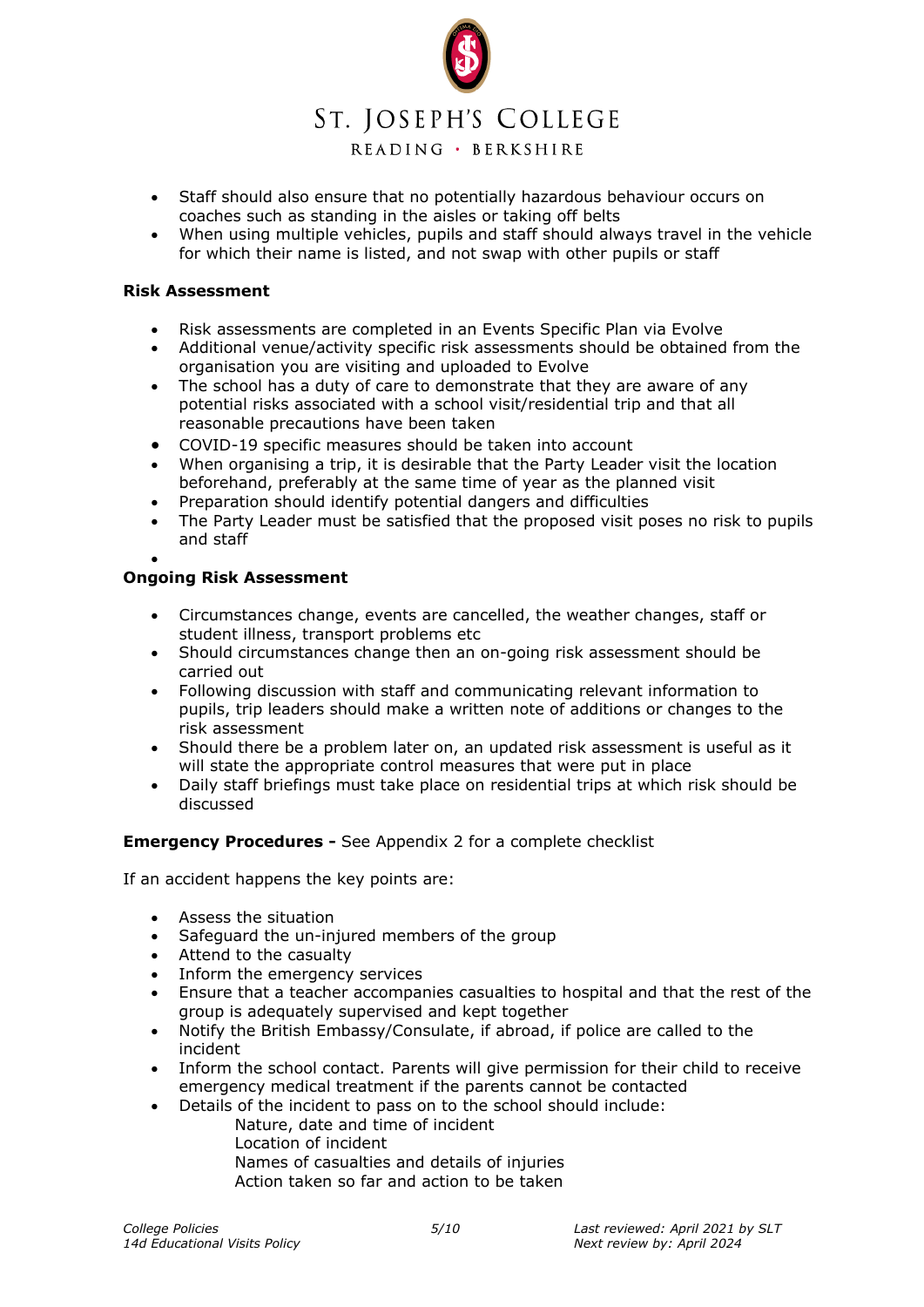

- Write down accurately and as soon as possible all relevant facts and witness details
- No-one in the group must speak to the media

### **Teacher Supervision**

- Teachers should accompany groups as required by the Party Leader
- Other adults may help with supervision but should not be left alone with a group (unless DBS checked through St Joseph's), nor should adult supervisors be left alone with a single pupil wherever possible
- If a teacher wishes to bring his/her own child on a school trip, then permission should be sought from the Head or College Deputy Head Prep/Pastoral
- If approval is given, then the parents of the students in the group should be informed

### **The Role of the Party Leader – Day and Residential**

- It is important that the Party Leader, or teacher in charge, is clearly identified and known as having final responsibility by all teachers on the trip as well as by parents and pupils
- He/she would have the support of the other teachers or helpers but finally any decision taken is made by the Group Leader
- A deputy should be appointed to take over in case of illness of the leader

## **During the Trip**

- In the event of any difficulties encountered, parents will be informed by the teacher in charge
- Should any sad or anxiety-making news need to be conveyed to a pupil, the parents should contact the teacher in charge before speaking to their daughter/son
- The teacher in charge will then be better able to cope with any reaction experienced
- On arrival at an overnight stop, the leader in charge must ensure that he or she is aware of the fire exits and safety precautions taken in the hotel / ship etc.
- The leader must then talk to the students about what to do in case of fire
- The leader will ensure that all members of the group are aware of the safety rules while swimming, skiing etc.

#### **Staff pupil ratios recommend by the DfE for off-site activities are:**

- 1:6 for Years EY-3 inclusive
- $\bullet$  1:10 for years 4-6
- 1:15/20 for Years 7 upwards (with a larger ratio permitted for overs 16's)
- 1:10 for all visits abroad
- For EYFS trips there is always one teacher present, who will be designated the Teacher in charge. Whilst the minimum ratio for Early Years is 1:6, the Teacher in charge will risk assess each educational visit and amend the ratio as appropriate. Early Years Practitioners will normally be present and often so will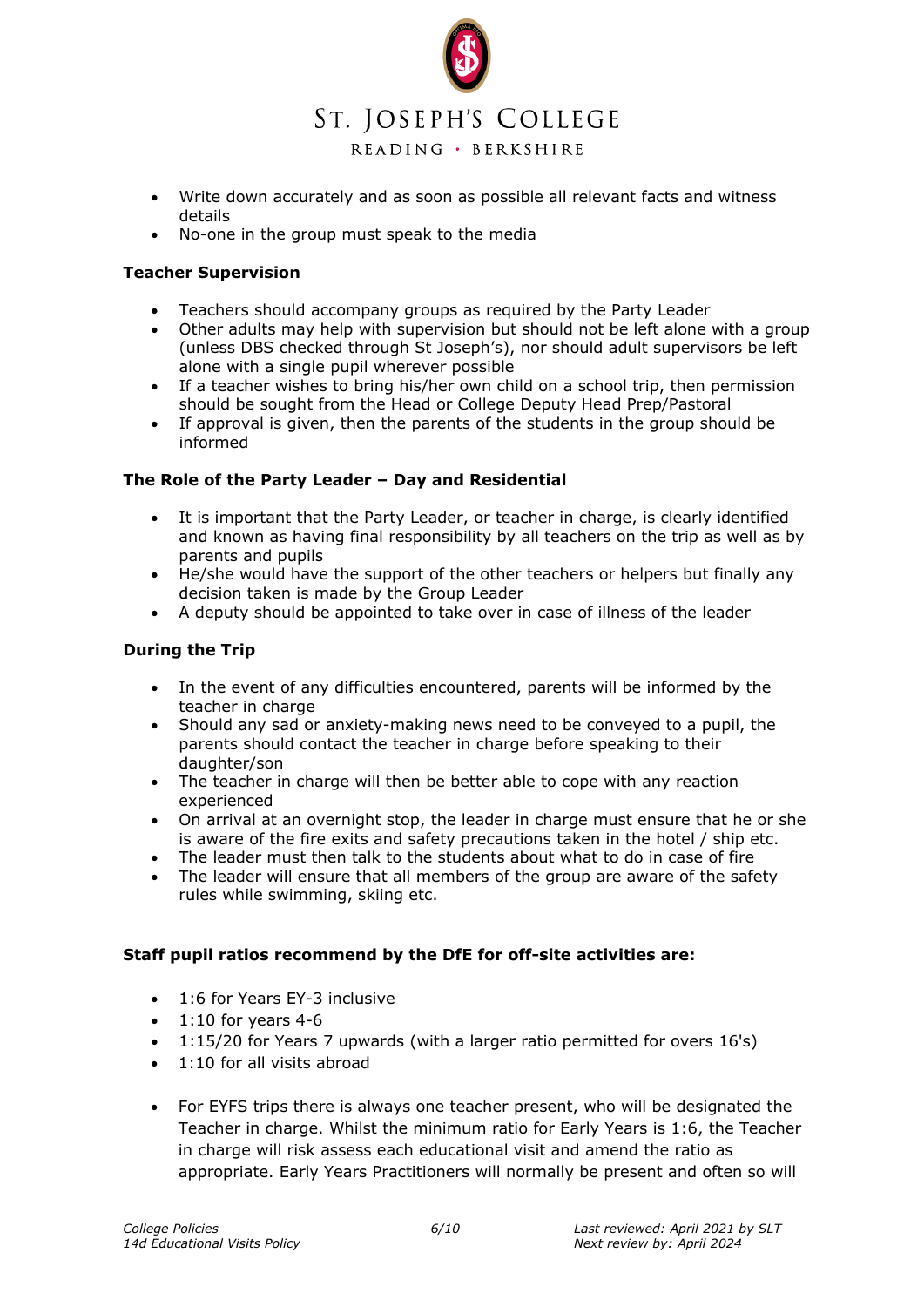

Classroom Assistants / volunteers (all of whom will have been DBS checked). All teachers and assistants will hold a level three statutory qualification, as defined by the Children's Workforce Development

### **Staff/Pupil Ratio**

The ratio of adults to pupils varies according to the activity to be followed. For nonhazardous activities the following guidelines apply. These are the minimum number and more responsible adults can accompany the party.

### **Educational Day Visit**

Pupil to staff ratios for school trips are not prescribed in law. When planning trips, the risk assessment performed will decide the ratios, taking into account the activity to be undertaken and the age and maturity of the pupils.

- Ideally at least 2 staff should accompany each educational visit
- Deep water habitats and coastal sites present additional hazards and so a minimum of at least 2 adults should accompany the party
- Some field study centres provide staff to teach and organise activities. The party leader should confirm the extent of such assistance before finalising staff requirements

### **Residential Visits to all types of centres including self-catering or Residential Trips Abroad**

- Where visits involve an overnight stay or are likely to extend beyond midnight on the day of the visit, the ratio of adults to pupils is 1:10 with a minimum of 2 adults, for all year groups
- All residential visits abroad require a ratio of 1:10 with a minimum of 2 adults
- For overnight stays there must be at least two members of staff, ensuring a male and female member of staff on co-educational trips

## **Residential Visits**

All information relating to educational day visits also pertains to residential visits. In addition the following points should be noted:

- An accurate record must be kept of pupils wishing to go on residential or day visits as well as monies collected. Should there be more names than places available; a waiting list should be drawn up so that fairness is shown in the allocation of any vacancies that may occur
- For residential trips abroad an agreed Code of Conduct Contract should be signed by parents and pupils and returned to the Party Leader (exemplars are available in Evolve, Resources, Forms and Templates)
- For all residential visits, a programme should be left at school as well as given to parents including contact details of all those travelling
- It is recommended that all residential visits hold an Information Evening in advance of the visit to give the opportunity to answer any parental enquires and provide detailed information (see below)
- The teacher in charge will ensure the staff accompanying him/her understand exactly what their responsibilities are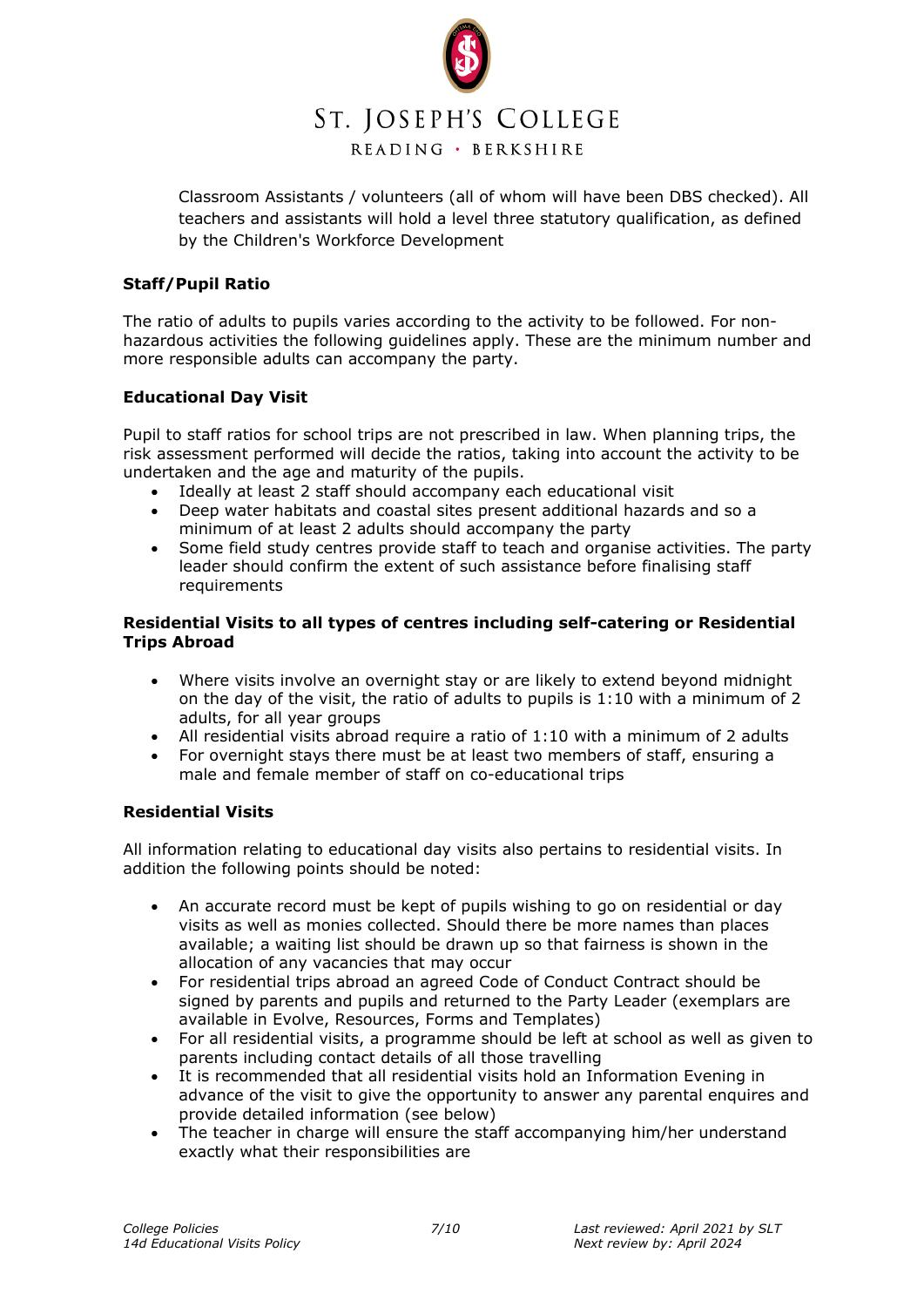

• The teacher in charge will ensure a daily staff briefing occurs at the start of each day, so that all staff know the day's programme and their responsibilities. It is important that any staff joining the trip for part of the time are properly briefed

### **Residential Visit Information Evening**

An **INFORMATION EVENING** should be held for all parents and pupils prior to a residential trip (unless not required in agreement with EVC):

By the end of this evening everything important should have been covered and a copy of the information given to parents.

This should include information about:

- Passports/visas
- Health formalities/EHIC cards (if appropriate)
- Arrangements for final payments
- Travel destination
- Means of transport to be used & the dates, times and points of departure and return
- The meals and accommodation arrangements
- The itinerary
- Potential visits/excursions
- Additional costs to be incurred by students during the visit
- Safety guidelines and health issues
- Name and address of the organiser (if applicable)
- What is expected of the pupils, including reference to the Code of Conduct
- Procedure for dealing with misbehaviour; how a pupil will be returned home safely and how such cost will be met
- How sad or anxiety-making news should be conveyed to a pupil
- A reiteration of any item mentioned in the initial letter which relates to the forthcoming visit

#### **Fire Drill**

• On all overnight stays a Fire Drill should be held during the first 24 hours and pupils notified of the fire assembly point

## o **Appendix 1 - Emergency Procedures – Accident / Medical Emergency**

In the case of an accident or medical emergency the priorities are to:

- Assess the nature and extent of the emergency
- Safeguard the uninjured members of the group including yourself
- Attend to the casualty or casualties enlist others to help you and give first aid
- Contact the emergency services
- Contact the school emergency contact who will contact parents

Points to address:

• Establish the names of any casualties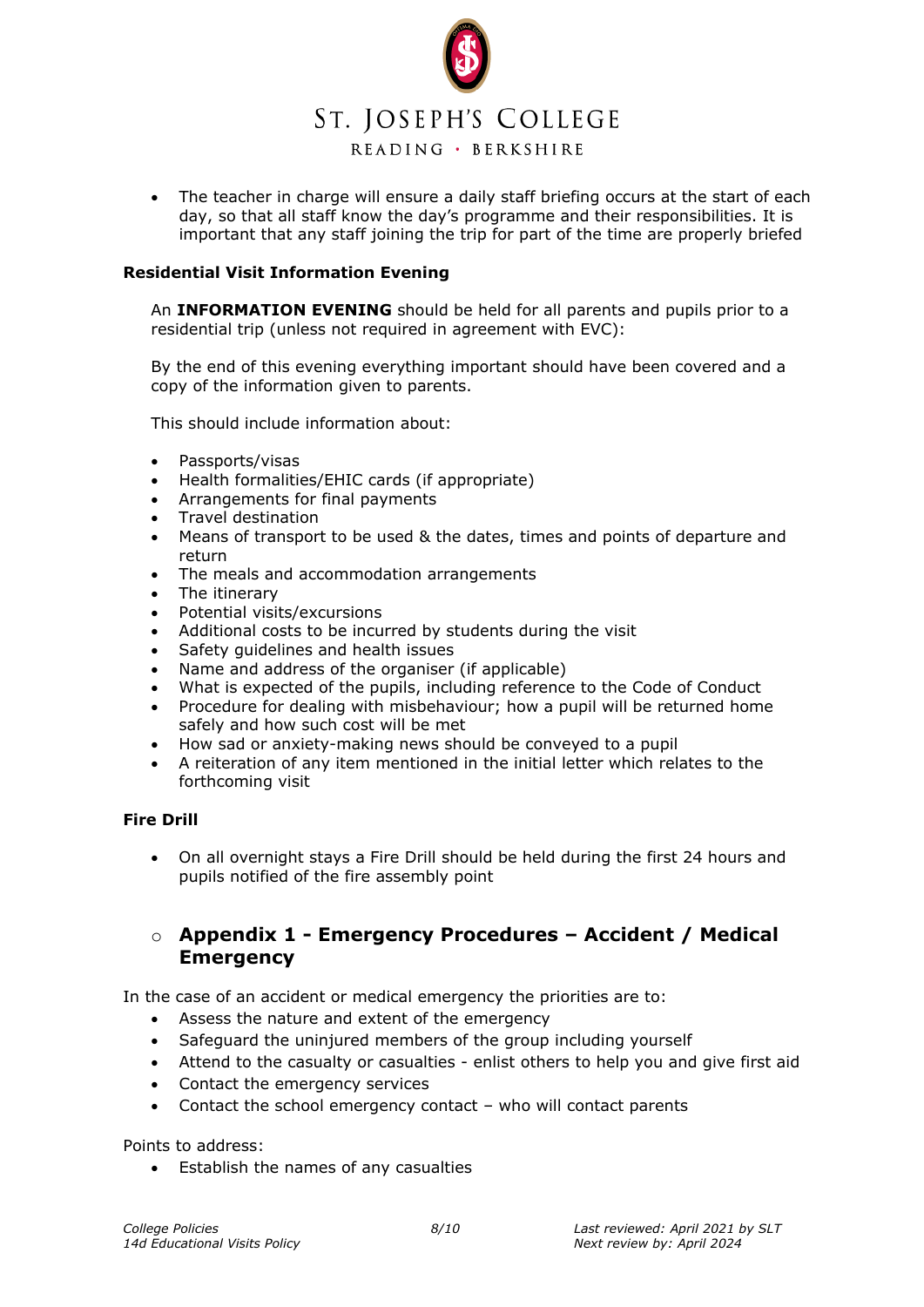

- Inform all accompanying members of staff
- Ensure that a member of staff accompanies any casualties to hospital. Arrange documentation required – EHIC, Insurance, pupil medical details
- Ensure that the rest of the group are safe and looked after. Arrange transport and staff supervision
- Ensure a system for regular communication with school emergency contact

## **Emergency Procedures – Missing Person**

Points to address:

- Establish the names of all the missing pupils
- Inform all accompanying members of staff
- Attempt to establish contact pupil with the trip mobile phone
- Make a plan with all supervising staff have specific times to meet and review. Do not rely on mobile phones
- Manage and brief the rest of the group
- Contact the school emergency contact who will contact parents
- Ensure a system for regular communication with school emergency contact
- Contact local emergency services

## **Emergency Procedures – Contact with SJCR**

Details of the incident to pass onto the school emergency contact should include:

- Brief description of incident & current situation
- Names of individuals involved casualties / missing persons
- Time & Location of incident / last seen
- Details of injuries
- Names of others involved
- Action taken so far
- Action to be taken, and by whom
- Authorities involved: Police, Embassy if overseas
- Agree time and means of further contact contact numbers and contact location